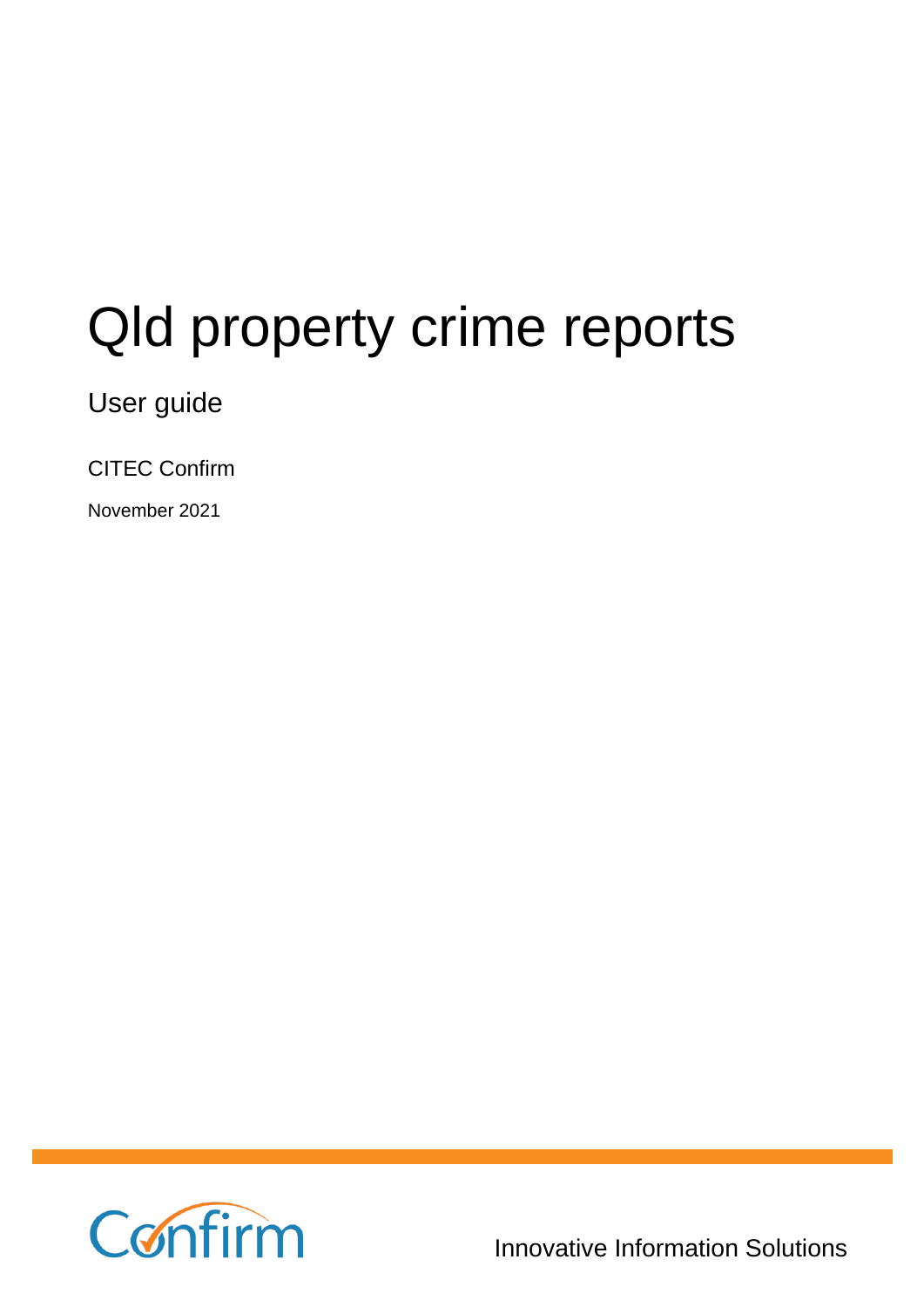### **Table of Contents**

| 1                       |               |  |
|-------------------------|---------------|--|
|                         | 1.1           |  |
|                         | 1.2           |  |
|                         | 1.3           |  |
| $\mathbf{2}$            |               |  |
|                         | 2.1           |  |
|                         | $2.2^{\circ}$ |  |
|                         | 2.3           |  |
|                         | 2.4           |  |
|                         | 2.5           |  |
|                         | 2.6           |  |
| 3                       |               |  |
| $\overline{\mathbf{4}}$ |               |  |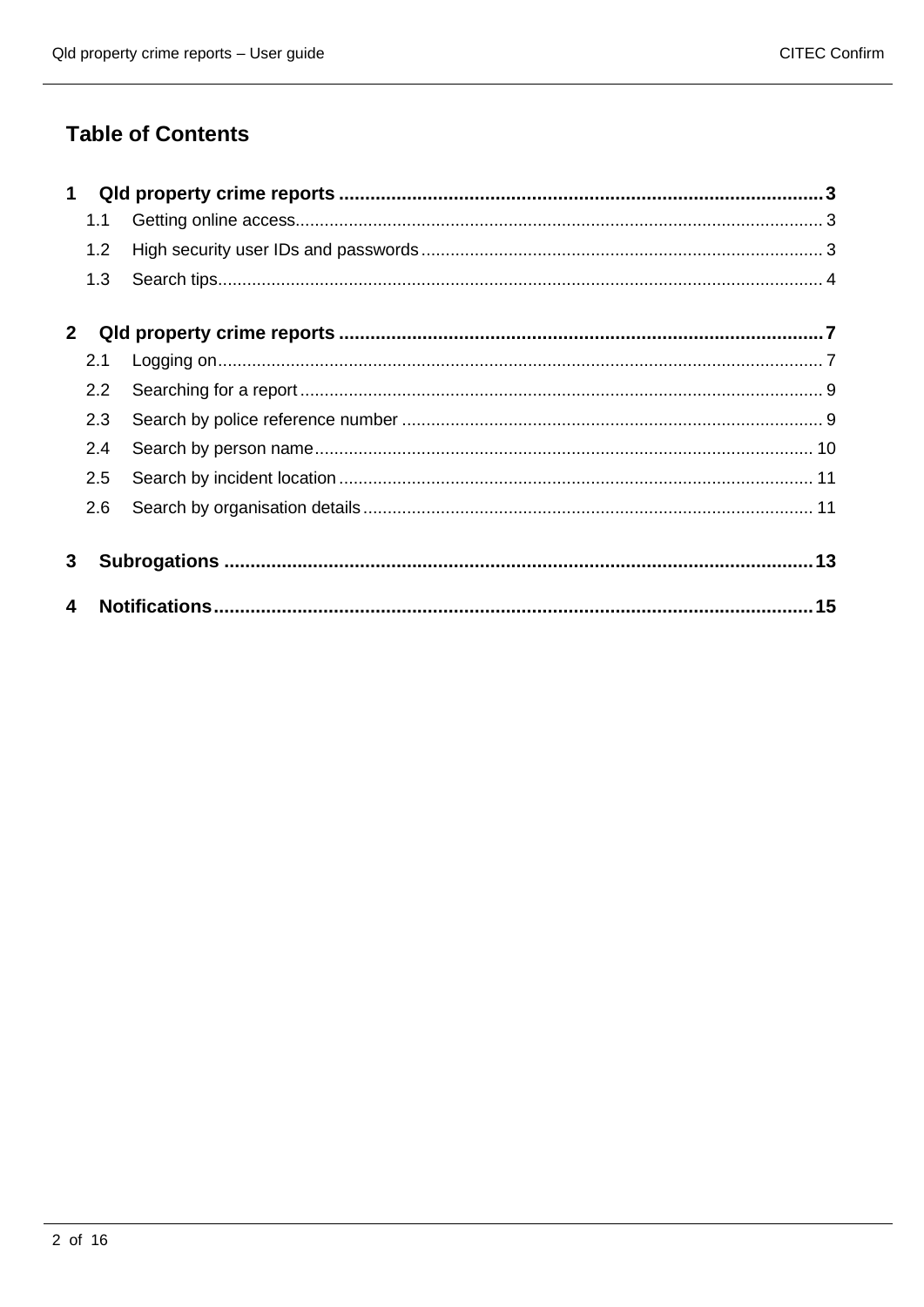## <span id="page-2-0"></span>**1 Qld property crime reports**

### <span id="page-2-1"></span>**1.1 Getting online access**

We can provide online access to Qld Police crime reports, for matters involving theft, non-suspicious arson and fraud. This is available to the following approved entities:

- insurance firms
- loss adjustors.

Crime reports typically include information under the main headings of complainants, modus operandi, and property items.

Our Qld Police crime reports service also provides access to register and remove subrogation interests or rights online.

If you do not represent one of the approved entities above, we may still be able to obtain a specific police report for you if you have a bona fide interest. For example, you may be a victim of crime who has been asked to produce a police report detailing the crime.

Note: The Queensland Police Service (QPS) grants access individually, and you'll receive a high security user ID and password. Please call the CITEC Confirm Service Centre on [1800 773 773](tel:1800773773) to request an application pack.

The QPS will conduct full security checks on each individual applicant. Applications can take several weeks to process. Once approved, the Service Centre will notify you.

### <span id="page-2-2"></span>**1.2 High security user IDs and passwords**

The information in crime reports is confidential, and you may not disclose it to unauthorised persons. High security user IDs provide security to the system and its users.

The QPS must approve each organisation and individual accessing the system before they receive a high security user ID.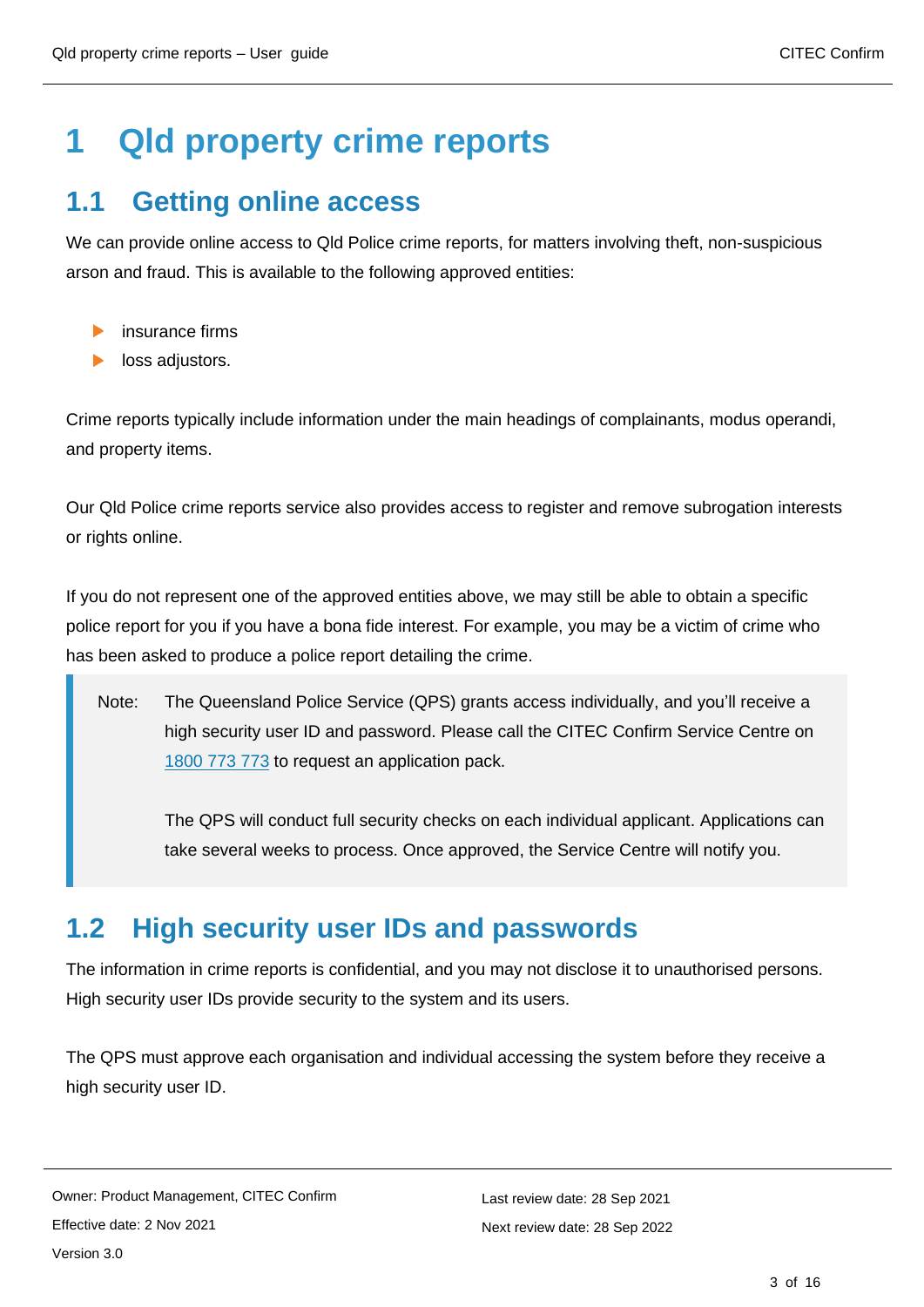Note: Details of all transactions are automatically recorded and use of this system constitutes consent to security monitoring.

Do not permit anyone to use your high security user ID and password. Always log out of the system after your enquiry and make sure you regularly change your password.

## <span id="page-3-0"></span>**1.3 Search tips**

### **Start searching**

Information on ordering all search types is in the following sections of this guide. You can also access Help online, from the header menu on each search screen.

> Menu | News | Account Info | Inbox | Reports | Fees | Help | Log Off Account Bal: (\$702,821.83) at 7:59:53 PM on Jan 29, 2019

#### **Entering your search criteria**

- When searching a name, incident location, or organisation details, only one result can return. If more than one incident applies to your search criteria, no results will return.
- The QPRIME number consists of QP followed by the year (2 digits), then the incident number (8 digits), for example QP1912345678.

### **Audit details**

On the property crime report summary screen, you need to provide information for auditing purposes.

The information you enter is stored in the database transaction logs and the QPS may use this for information audits or other purposes.

- Enter the claim/file number for the search your reference can be any information that enables you/your organisation to identify your interest in the report, should the QPS audit your use.
- From the dropdown list, select a reason for conducting the search (for example, involved  $\blacktriangleright$ person, insurer with a bona fide interest).
- Enter the name of the person that you're representing.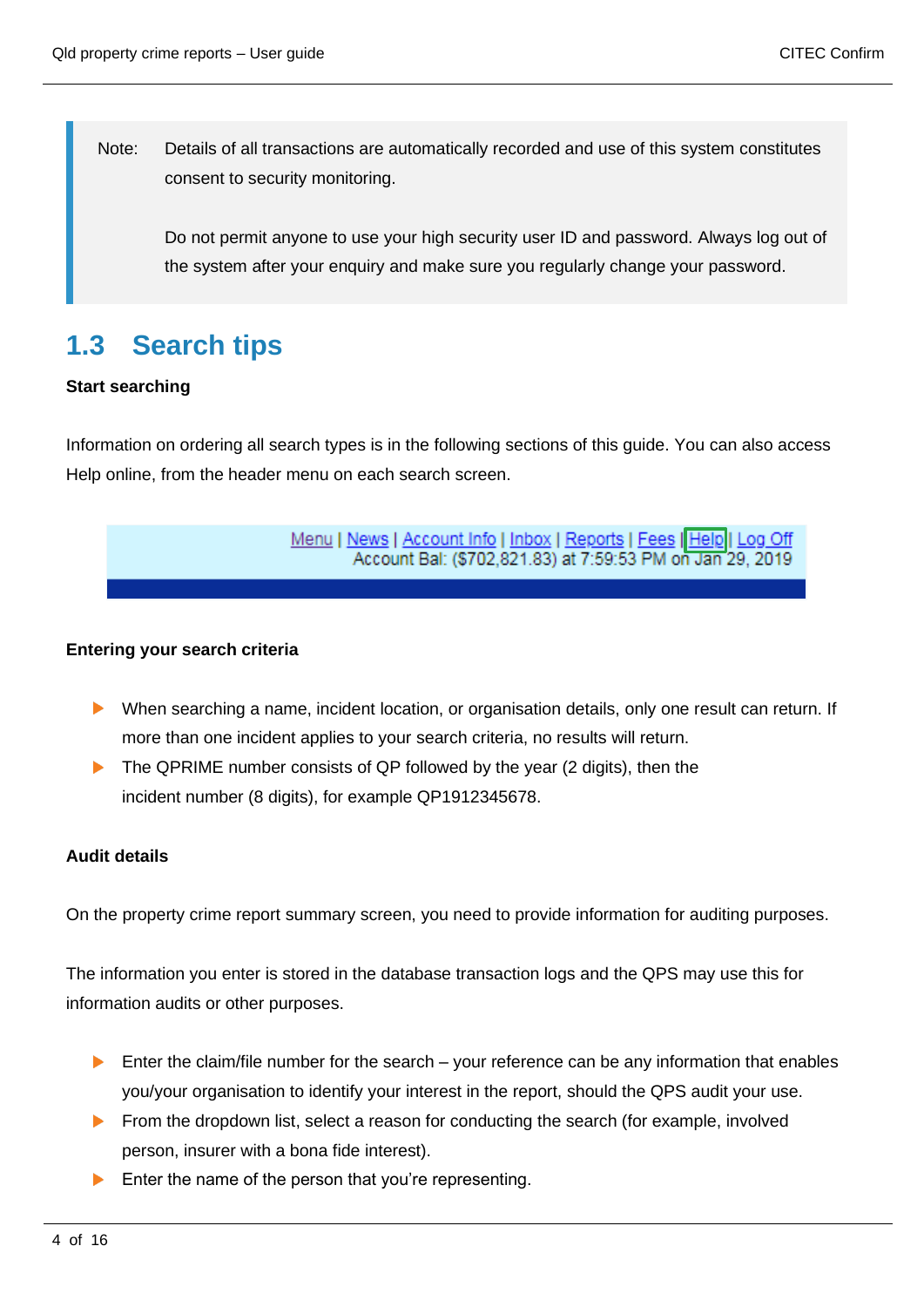| <b>QLD Property Crimes Crime Report Summary</b> |                                                                                                                                                                                                                                                                |             |
|-------------------------------------------------|----------------------------------------------------------------------------------------------------------------------------------------------------------------------------------------------------------------------------------------------------------------|-------------|
|                                                 | Use the Crime Summary to confirm if this is the required crime report, then complete any required details and click the Order button to proceed.<br>* denotes mandatory fields and * denotes conditional fields. Please refer to help for further information. |             |
| <b>Your Search</b>                              |                                                                                                                                                                                                                                                                |             |
| <b>Crime Number</b>                             | QP9400213927                                                                                                                                                                                                                                                   |             |
| <b>Your Results</b>                             |                                                                                                                                                                                                                                                                |             |
| <b>Crime Summary</b>                            |                                                                                                                                                                                                                                                                |             |
| <b>Crime Report Number</b>                      | QP9400213927                                                                                                                                                                                                                                                   |             |
| <b>CRN</b>                                      | 94/531094                                                                                                                                                                                                                                                      |             |
| Date/Time                                       | 22-May-1994 15:00 to 22-May-1994 17:30                                                                                                                                                                                                                         |             |
| Reported At                                     | CAPALABA STATION                                                                                                                                                                                                                                               |             |
| Occurred in Division                            | CAPALABA                                                                                                                                                                                                                                                       |             |
| Class                                           | [0711] Burglary, with breaking<br>[0711] Burglary, with breaking                                                                                                                                                                                               |             |
| Location                                        | 1 SPIRIT DR CAPALABA, QLD 4157                                                                                                                                                                                                                                 |             |
|                                                 |                                                                                                                                                                                                                                                                |             |
| <b>Report Summary</b>                           |                                                                                                                                                                                                                                                                |             |
| Complainant                                     | 1                                                                                                                                                                                                                                                              |             |
| Modus Operandi                                  | $\bf{0}$                                                                                                                                                                                                                                                       |             |
| Property                                        | 20                                                                                                                                                                                                                                                             |             |
|                                                 |                                                                                                                                                                                                                                                                |             |
| <b>Audit Details</b>                            |                                                                                                                                                                                                                                                                |             |
| <b>Claim/File Number</b>                        | $*$ eg. File01                                                                                                                                                                                                                                                 |             |
| <b>Reason For Access</b>                        | $\overline{\phantom{a}}$ $\overline{\phantom{a}}$<br>Select                                                                                                                                                                                                    |             |
| Representing                                    | $\star$                                                                                                                                                                                                                                                        |             |
| Clear All                                       |                                                                                                                                                                                                                                                                | \$ Order \$ |
|                                                 |                                                                                                                                                                                                                                                                |             |

#### **Restricted reports**

Some reports are restricted. If you see a restricted message, you can enter the required details to request that the report is sent to you.

Qld Police reviews these requests. If approved, your results will be provided to you by Qld Police.

A report should typically be available within 28 days of being reported to Police. In some circumstances however, it may take longer than 28 days for Police to finalise and release a report.

#### **Charge points are marked**

Charge points for searches are indicated by **\$** signs on the search buttons. You'll incur a search fee for each transaction when you click on the **\$ Order \$** or **\$ Search \$** button to proceed with your order.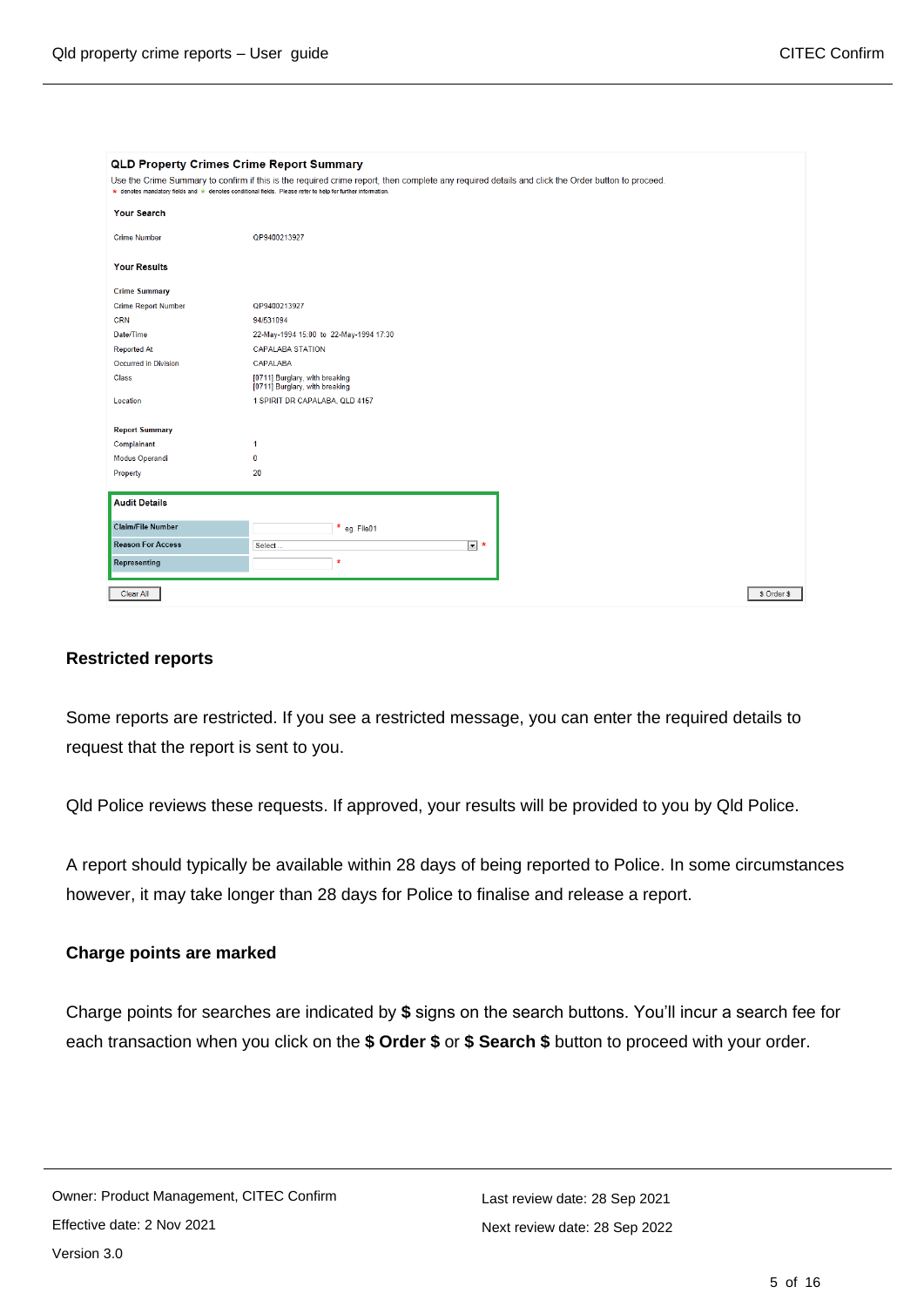### **Retrieve your results and order related searches**

On the result summary screen, you can:

- $\blacktriangleright$  view your results
- **A** access **Subrogations** to enter interests and rights for the matter.

|                                | QLD Property Crimes Crime Report Result Summary<br>Click the links below to view related documents. |
|--------------------------------|-----------------------------------------------------------------------------------------------------|
| Your Search                    |                                                                                                     |
| Crime Number                   | QP0700117494                                                                                        |
| Claim/File Number              | 20apr2007-ref                                                                                       |
| Reason For Access              | Insurer with a bona fide interest                                                                   |
| Representing                   | Х                                                                                                   |
| Your Results                   |                                                                                                     |
| View Crime Report QP0700117494 |                                                                                                     |
| <b>View Search Receipt</b>     |                                                                                                     |
| <b>Other Related Searches</b>  |                                                                                                     |
| Subrogations                   |                                                                                                     |

#### **View and save your report**

Save or print your report immediately after purchase. For security reasons, the report will not be saved in your inbox.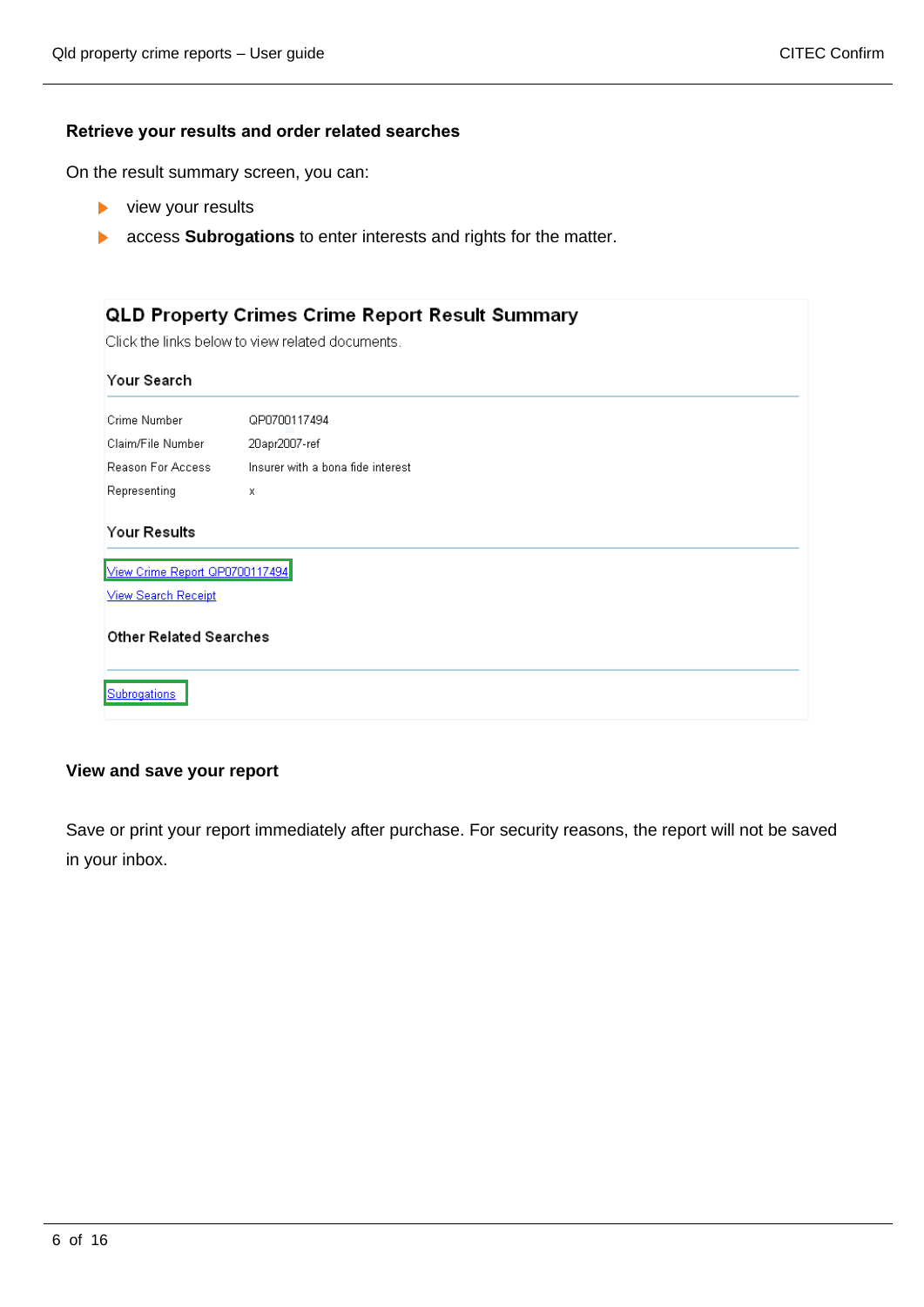## <span id="page-6-0"></span>**2 Qld property crime reports**

## <span id="page-6-1"></span>**2.1 Logging on**

|                                                          | <b>View Menu by State</b>                                                |
|----------------------------------------------------------|--------------------------------------------------------------------------|
| <b>Land Searches</b>                                     | <b>Corporate and Individual Searches</b>                                 |
| <b>El ACT Land Searches</b>                              | <b>El ASIC and Business Name Searches</b>                                |
| <b>El NSW Land Searches</b>                              | <b>El</b> Commercial Enquiries                                           |
| <b>El NSW Land Tax and Valuation Certificates</b>        | <b>El Bankruptcy Register</b>                                            |
| <b>N</b> NT Land Searches                                | PPSR - Personal Property Securities Register                             |
| <b>D</b> QLD Contaminated Land Search                    |                                                                          |
| <b>D</b> QLD Land Searches                               | <b>Vehicle Searches and Lodgements</b>                                   |
| <b>D</b> QLD Land Tax Certificates                       | <b>D</b> QLD Motor Vehicle Register                                      |
| <b>El</b> SA Land Searches                               | <b>Court eliling</b>                                                     |
| <b>El</b> TAS Land Searches                              | <b>D</b> QCAT - QLD Civil and Administrative Tribunal eFiling            |
| <b>El</b> Telco Cable Search                             | <b>El</b> QLD Magistrates Court eFiling                                  |
| VIC Land Searches                                        | VIC County Court eFiling                                                 |
| <b>D</b> WA Land Searches                                | <b>El VIC Magistrates Court eFiling</b>                                  |
| <b>Property Conveyancing and Settlements</b>             | <b>El</b> Court Filing - Manual Services                                 |
| <b>El National Settlement Services</b>                   | <b>El QCAT - Neighbourhood Disputes Registry Search (Tree and Fence)</b> |
| <b>El NSW Convevancing</b>                               |                                                                          |
| <b>D</b> QLD Conveyancing                                | <b>Police Searches</b>                                                   |
| <b>DI QLD Transport &amp; Main Roads Property Search</b> | <b>El QLD Property Crime Reports</b>                                     |
| <b>D</b> VIC Conveyancing                                | <b>El</b> QLD Traffic Incident Reports                                   |
| <b>El VIC Property Sales History Report</b>              | <b>El</b> VIC Crime Reports                                              |
| <b>Manual Services</b>                                   |                                                                          |

1. From the Main Menu, under Police Searches, select **QLD Property Crime Reports**. The high security login screen will display: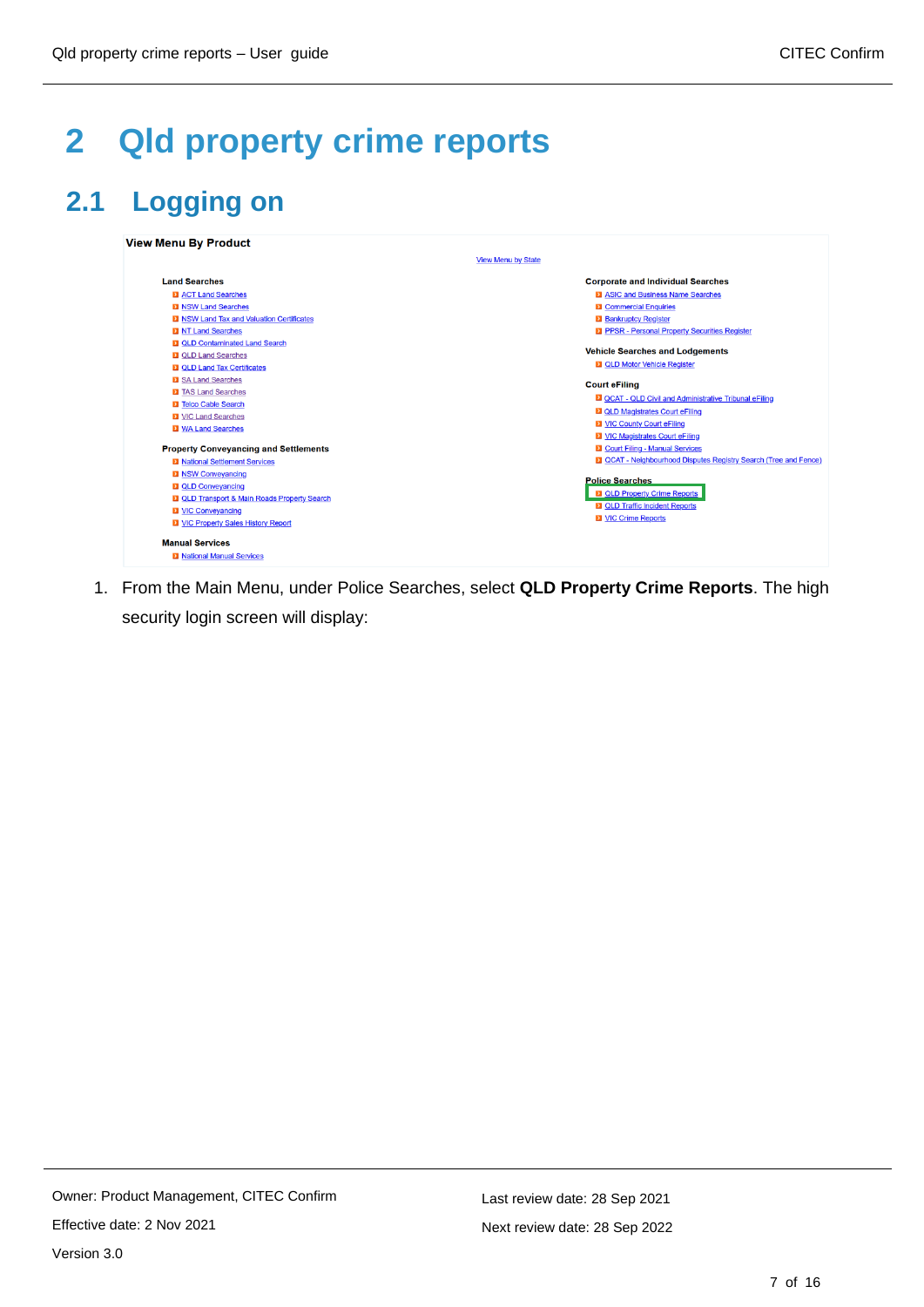2. Enter your high security user ID and password and click **Login**.

|                    | <b>QLD Property Crime Reports - WARNING</b>                                                                                                                                                                                                                                                                                                                                                                                                  |
|--------------------|----------------------------------------------------------------------------------------------------------------------------------------------------------------------------------------------------------------------------------------------------------------------------------------------------------------------------------------------------------------------------------------------------------------------------------------------|
| access is audited. | Access to and use of information on this system is for authorised users and for authorised purposes only. All                                                                                                                                                                                                                                                                                                                                |
|                    | By accessing or using this system you are representing that you are an authorised user. You are NOT<br>authorised to access information for personal reasons. You are only authorised to access information that<br>relates to a property crime where you are an authorised representative of an involved party of the relevant<br>property crime or an insurer with a bona fide interest in the property crime to which the access relates. |
|                    | At no time is a Secureld and Password to be used by anyone other than the applicant it is originally<br>issued for. DO NOT share your Secureld with anyone. DO NOT attempt to access the system using a Secureld<br>that was not created specifically for you.                                                                                                                                                                               |
|                    | Inappropriate use of this system is a criminal offence (Computer Hacking) under section 408E of the Criminal<br>Code 1899 (Qld) and may result in a charge which carries a maximum penalty ranging from 2 years to 10<br>years imprisonment subject to circumstances of aggravation.                                                                                                                                                         |
| <b>Secureld</b>    |                                                                                                                                                                                                                                                                                                                                                                                                                                              |
| <b>Password</b>    |                                                                                                                                                                                                                                                                                                                                                                                                                                              |
|                    | Login                                                                                                                                                                                                                                                                                                                                                                                                                                        |
|                    | <b>Having trouble logging in?</b>                                                                                                                                                                                                                                                                                                                                                                                                            |
|                    | Don't have access? Contact our Customer<br>Service Centre during business hours on 1800<br>773 773 for information on how to apply.                                                                                                                                                                                                                                                                                                          |

Note: You'll be automatically locked out of QLD Property Crime Reports if you incorrectly enter your high security password more than 3 times.

If you've forgotten your password, click **Having trouble logging in?** and provide your contact details to have your password reset – our Service Centre will contact you.

3. The QLD Property Crimes Menu will display. Select the link you require.

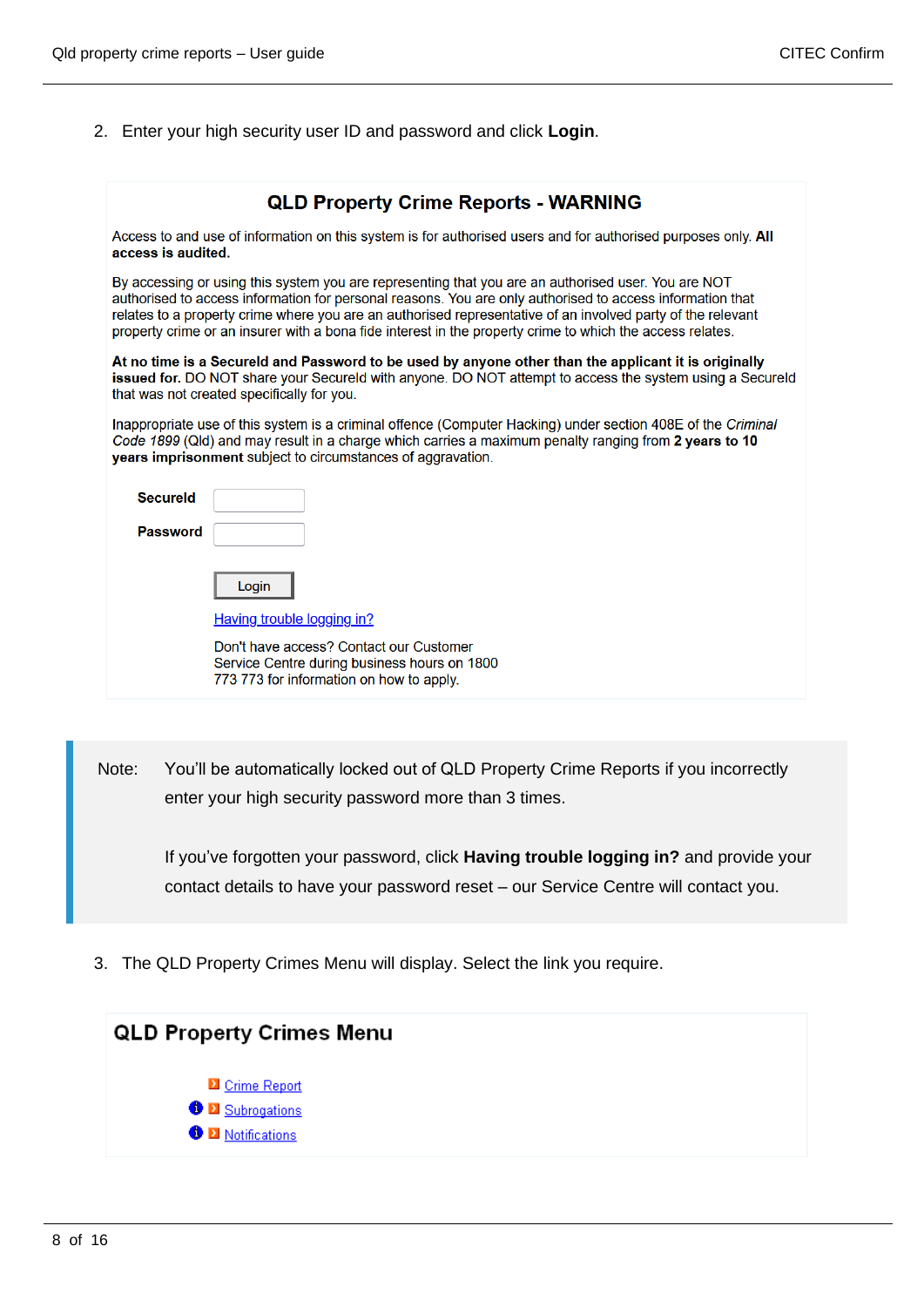## <span id="page-8-0"></span>**2.2 Searching for a report**

A property crime report contains applicable information under the following standard headings:

- $\blacktriangleright$ **Complainant(s)** – a party (person) who makes a complaint or who files a formal charge.
- **Modus Operandi** a method of operating or functioning.  $\mathbf{L}$
- **Property Items** items of property listed in a crime report, such as vehicle, vehicle plate,  $\blacktriangleright$ general property, or bicycle.

On the search details input screen, you have four options:

- 1. police reference number
- 2. person name
- 3. incident location
- 4. organisation details.

## <span id="page-8-1"></span>**2.3 Search by police reference number**

1. Enter the crime number in the relevant field, then click **Search** to proceed to the report summary screen.

Note: When searching on a crime number, enter no other search criteria.

| <b>QLD Property Crimes Crime Report</b> |                                                                                                                                                                                                                                                                                 |
|-----------------------------------------|---------------------------------------------------------------------------------------------------------------------------------------------------------------------------------------------------------------------------------------------------------------------------------|
|                                         | Enter Crime Number or Search Criteria and click Search.<br>For date searches either Name Details, Incident Location or Organisation Details must also be entered.<br>* denotes mandatory fields and * denotes conditional fields. Please refer to help for further information. |
| <b>Crime Number</b>                     | * eg. QP0600000123 or 93/139                                                                                                                                                                                                                                                    |
| OR                                      |                                                                                                                                                                                                                                                                                 |
| <b>Search Criteria</b>                  | Enter enough detail to ensure an exact match.                                                                                                                                                                                                                                   |
| <b>Search By</b>                        | <b>O</b> Person Name<br>$\bigcirc$ Incident Location<br>◯ Organisation Details                                                                                                                                                                                                  |
| <b>Date Range</b>                       | *<br>* eg. $23052007$                                                                                                                                                                                                                                                           |
| <b>Surname</b>                          | $\ast$                                                                                                                                                                                                                                                                          |
| <b>Given Name</b>                       |                                                                                                                                                                                                                                                                                 |
| <b>Second Name</b>                      |                                                                                                                                                                                                                                                                                 |
| <b>Clear All</b>                        | <b>Search</b>                                                                                                                                                                                                                                                                   |

Owner: Product Management, CITEC Confirm Effective date: 2 Nov 2021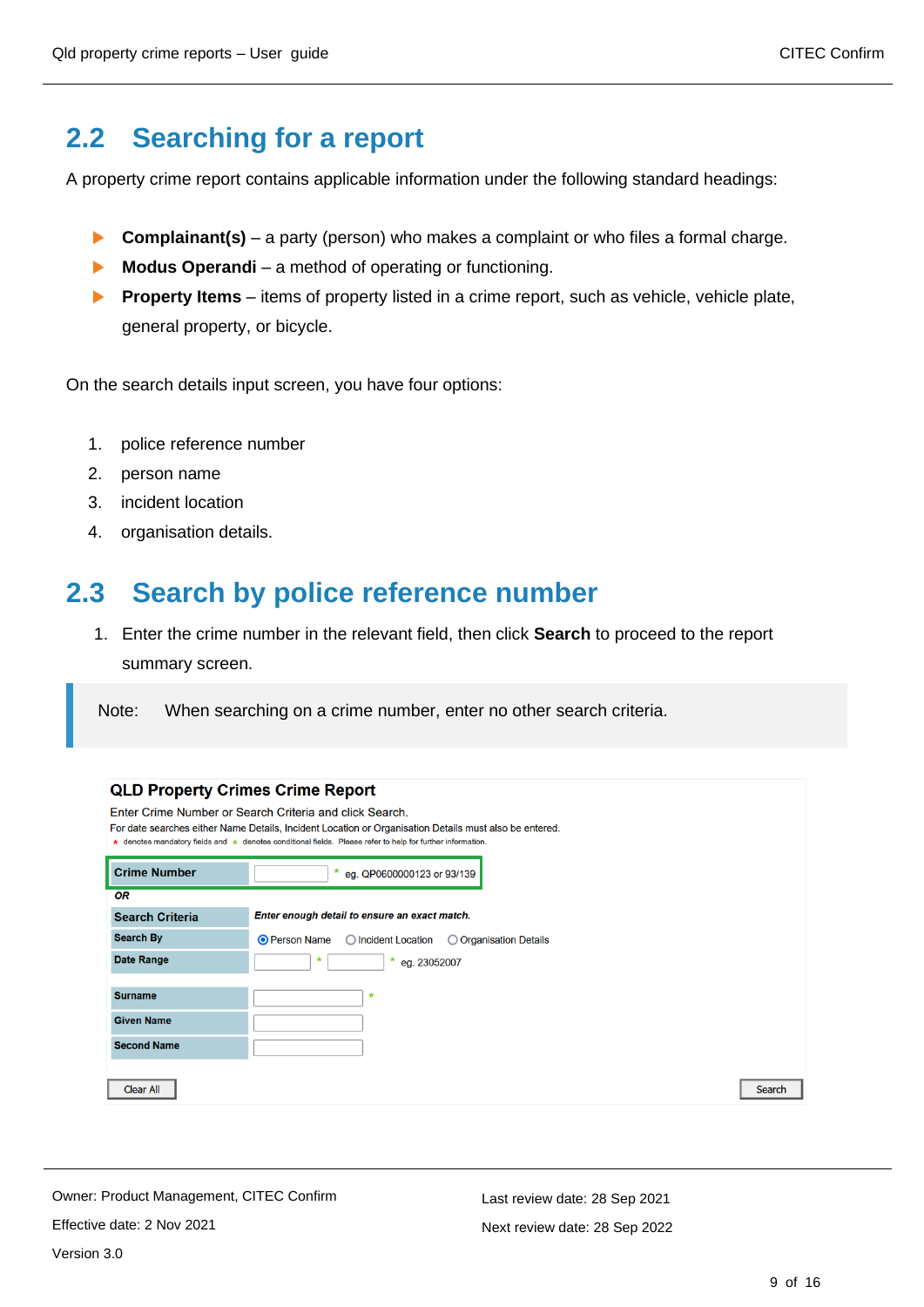- 2. Use the report summary to confirm the report details. To proceed to order the report, enter the audit details and click **\$ Order \$**.
- 3. The result summary will appear. Under 'Your Results', click **View Crime Report** to display the report.
- 4. Save or print your report and close the window to return to the result summary screen.

## <span id="page-9-0"></span>**2.4 Search by person name**

- 1. Enter the date range, complete the name fields and click **Search**.
- Note: When entering a surname, we recommend you enter a given name to narrow your search.

| <b>QLD Property Crimes Crime Report</b> | Enter Crime Number or Search Criteria and click Search.<br>For date searches either Name Details, Incident Location or Organisation Details must also be entered.<br>★ denotes mandatory fields and ★ denotes conditional fields. Please refer to help for further information. |        |
|-----------------------------------------|---------------------------------------------------------------------------------------------------------------------------------------------------------------------------------------------------------------------------------------------------------------------------------|--------|
| <b>Crime Number</b>                     | *<br>eg. QP0600000123 or 93/139                                                                                                                                                                                                                                                 |        |
| OR                                      |                                                                                                                                                                                                                                                                                 |        |
| <b>Search Criteria</b>                  | Enter enough detail to ensure an exact match.                                                                                                                                                                                                                                   |        |
| <b>Search By</b>                        | <b>O</b> Person Name<br>◯ Incident Location<br>◯ Organisation Details                                                                                                                                                                                                           |        |
| <b>Date Range</b>                       | $\ast$<br>*<br>eg. 23052007                                                                                                                                                                                                                                                     |        |
| <b>Surname</b>                          | $\star$                                                                                                                                                                                                                                                                         |        |
| <b>Given Name</b>                       |                                                                                                                                                                                                                                                                                 |        |
| <b>Second Name</b>                      |                                                                                                                                                                                                                                                                                 |        |
| <b>Clear All</b>                        |                                                                                                                                                                                                                                                                                 | Search |

- 2. Use the report summary to confirm the details. To proceed to order the report, enter the audit details and click **\$ Order \$**.
- 3. The result summary will appear. Under 'Your Results', click **View Crime Report** to display the report.
- 4. Save or print your report and close the window to return to the result summary screen.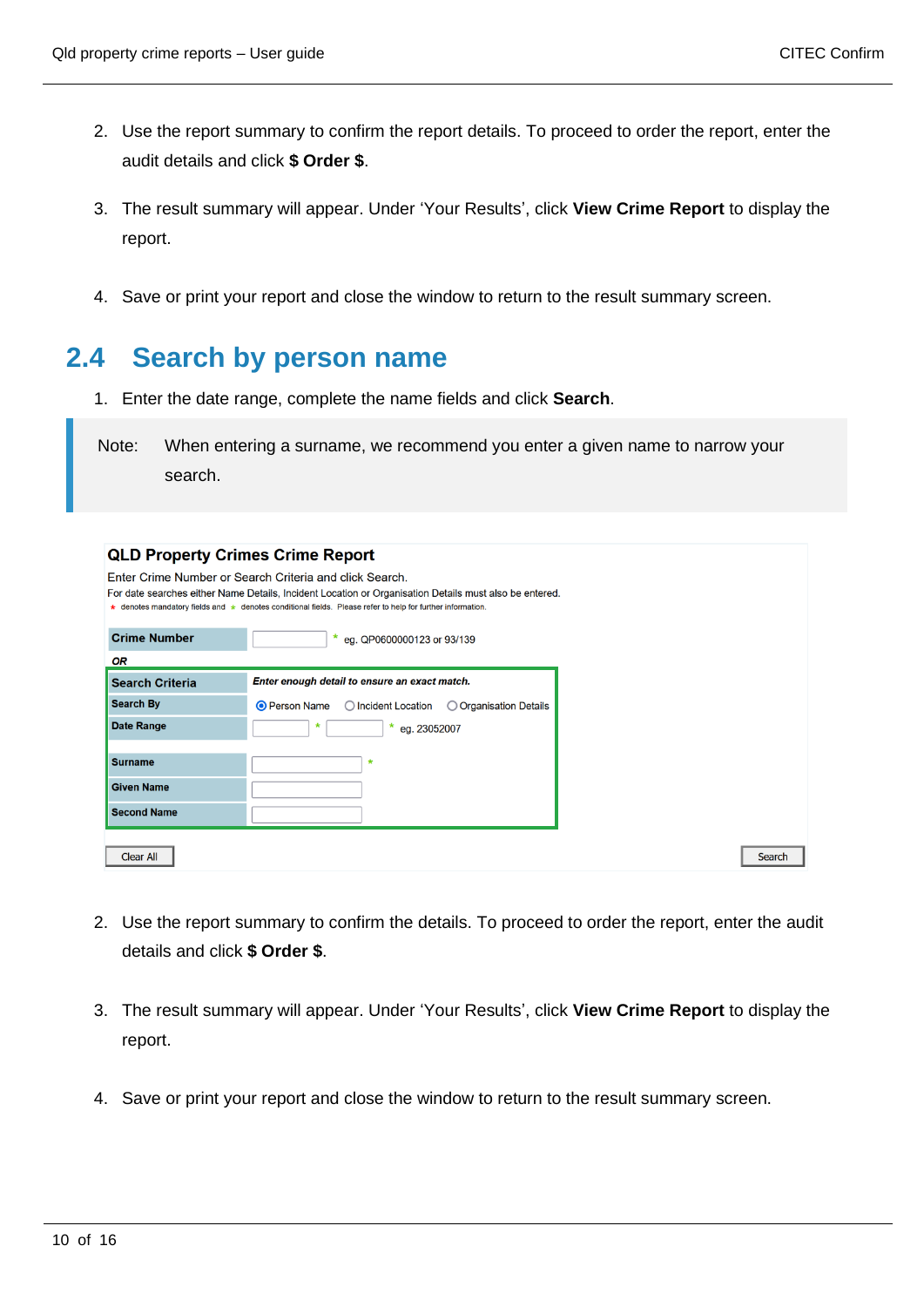## <span id="page-10-0"></span>**2.5 Search by incident location**

1. Enter the date range, street name, suburb/town, state, postcode and click **Search**.

|                        | <b>QLD Property Crimes Crime Report</b><br>Enter Crime Number or Search Criteria and click Search.<br>For date searches either Name Details, Incident Location or Organisation Details must also be entered.<br>* denotes mandatory fields and * denotes conditional fields. Please refer to help for further information. |        |
|------------------------|----------------------------------------------------------------------------------------------------------------------------------------------------------------------------------------------------------------------------------------------------------------------------------------------------------------------------|--------|
| <b>Crime Number</b>    |                                                                                                                                                                                                                                                                                                                            |        |
| <b>OR</b>              | * eg. QP0600000123 or 93/139                                                                                                                                                                                                                                                                                               |        |
| <b>Search Criteria</b> | Enter enough detail to ensure an exact match.                                                                                                                                                                                                                                                                              |        |
| <b>Search By</b>       | O Person Name<br><b>O</b> Incident Location<br>◯ Organisation Details                                                                                                                                                                                                                                                      |        |
| <b>Date Range</b>      | $\ast$<br>* eg. 23052007                                                                                                                                                                                                                                                                                                   |        |
| <b>Street Name</b>     | *<br>eg. Sesame                                                                                                                                                                                                                                                                                                            |        |
| Suburb/Town            | *<br><b>Select Suburb</b><br>Enter at least the first three (3) letters of the suburb then click Select Suburb                                                                                                                                                                                                             |        |
| <b>Clear All</b>       |                                                                                                                                                                                                                                                                                                                            | Search |

- 2. Use the report summary to confirm the report details. To proceed to order the report, enter the audit details and click **\$ Order \$**.
- 3. The result summary will appear. Under 'Your Results', click **View Crime Report** to display the report.
- 4. Save or print your report and close the window to return to the result summary screen.

### <span id="page-10-1"></span>**2.6 Search by organisation details**

1. Enter the date range, organisation name and click **Search**.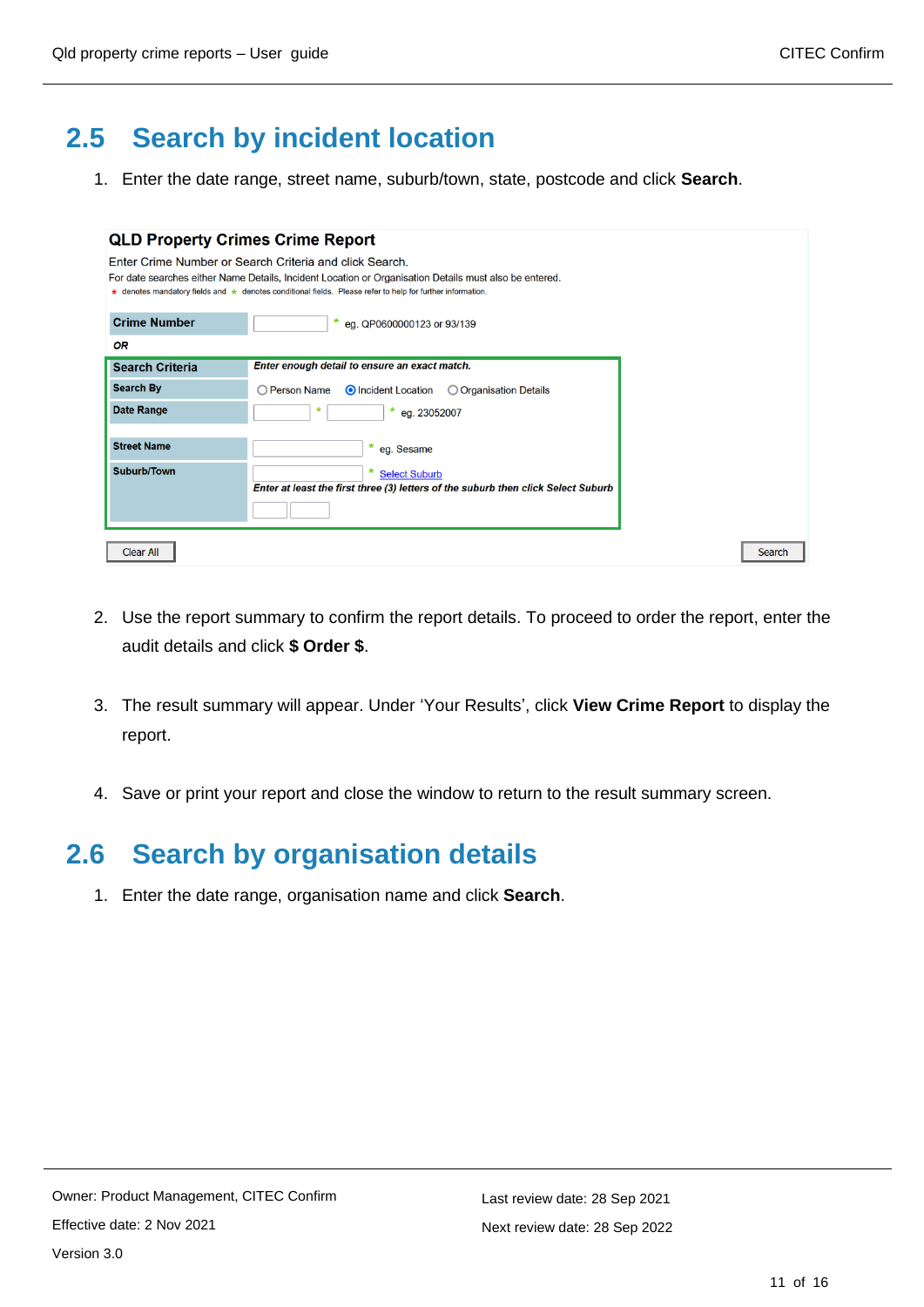| <b>QLD Property Crimes Crime Report</b> |                                                                                                                                                                   |
|-----------------------------------------|-------------------------------------------------------------------------------------------------------------------------------------------------------------------|
|                                         | Enter Crime Number or Search Criteria and click Search.<br>For date searches either Name Details, Incident Location or Organisation Details must also be entered. |
|                                         | ★ denotes mandatory fields and ★ denotes conditional fields. Please refer to help for further information.                                                        |
| <b>Crime Number</b>                     | * eg. QP0600000123 or 93/139                                                                                                                                      |
| OR                                      |                                                                                                                                                                   |
| <b>Search Criteria</b>                  | Enter enough detail to ensure an exact match.                                                                                                                     |
| <b>Search By</b>                        | O Person Name<br>◯ Incident Location<br>O Organisation Details                                                                                                    |
| <b>Date Range</b>                       | *<br>$\ast$<br>eg. 23052007                                                                                                                                       |
|                                         |                                                                                                                                                                   |
|                                         |                                                                                                                                                                   |
| <b>Organisation</b>                     | $\ast$                                                                                                                                                            |

- 2. Use the report summary to confirm the details. To proceed to order the report, enter the audit details and click **\$ Order \$**.
- 3. The result summary will appear. Under 'Your Results', click **View Crime Report** to display the report.
- 4. Save or print your report and close the window to return to the result summary screen.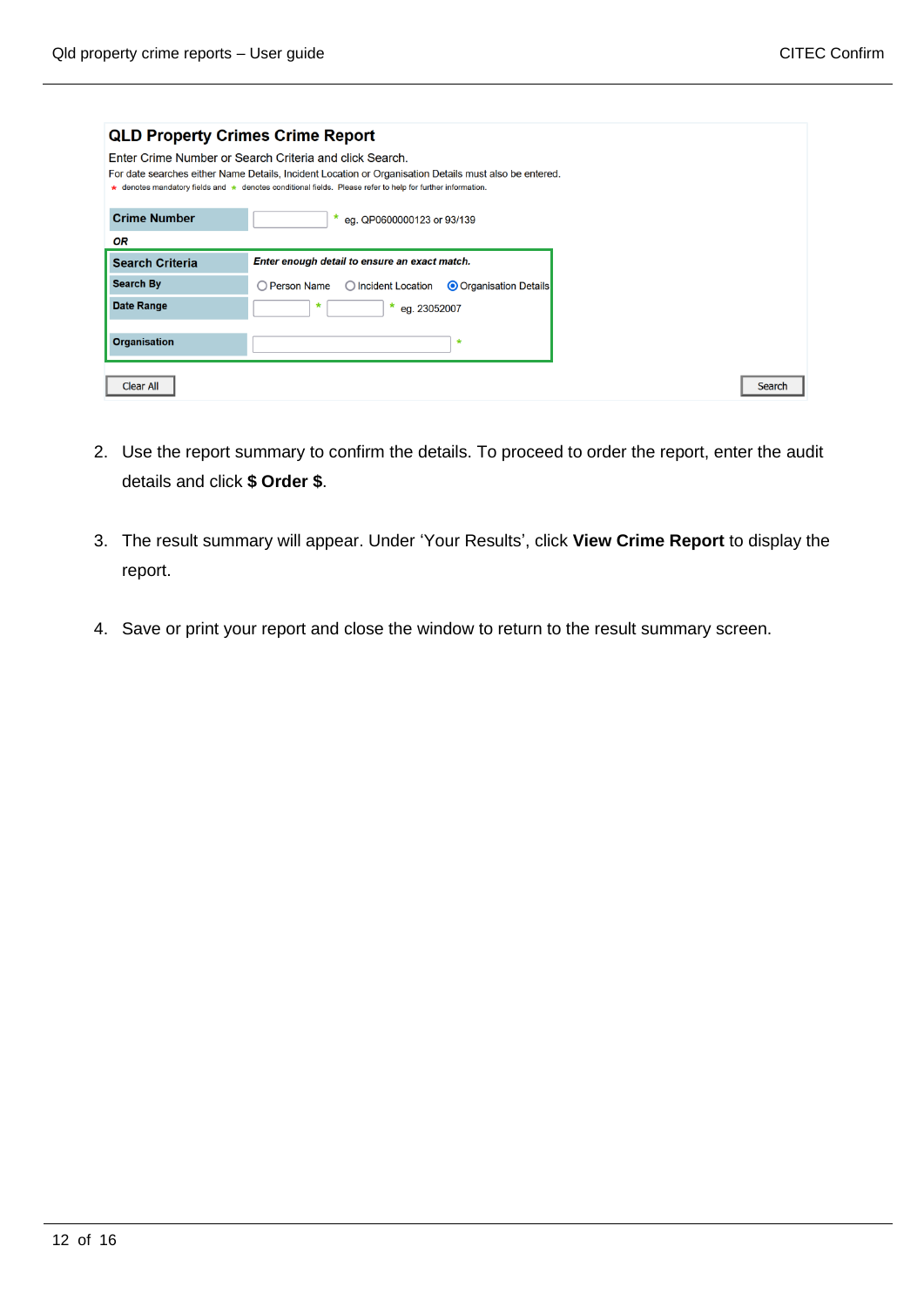## <span id="page-12-0"></span>**3 Subrogations**

Subrogation refers to when an insurer, having settled an insurance claim for lost/stolen property, becomes entitled to own the property should it be recovered.

### **Rights and interests**

A subrogation interest is a link recorded in the Qld property crime reports system between an insurance company and a crime incident property item. This interest indicates that the QPS should electronically notify the insurance company if:

- a property item is recovered
- crime is solved.

Any number of insurance companies can record an interest in an item related to an incident. They can remove an interest to indicate that they no longer need notifications.

Only one insurance company can record a current right for an item related to an incident. They can remove a right to indicate that they withdraw their claim.

1. To manage your subrogations, in the input details screen, enter the claim/file and the crime number. Then, click **Search**.



2. The subrogations summary will now appear.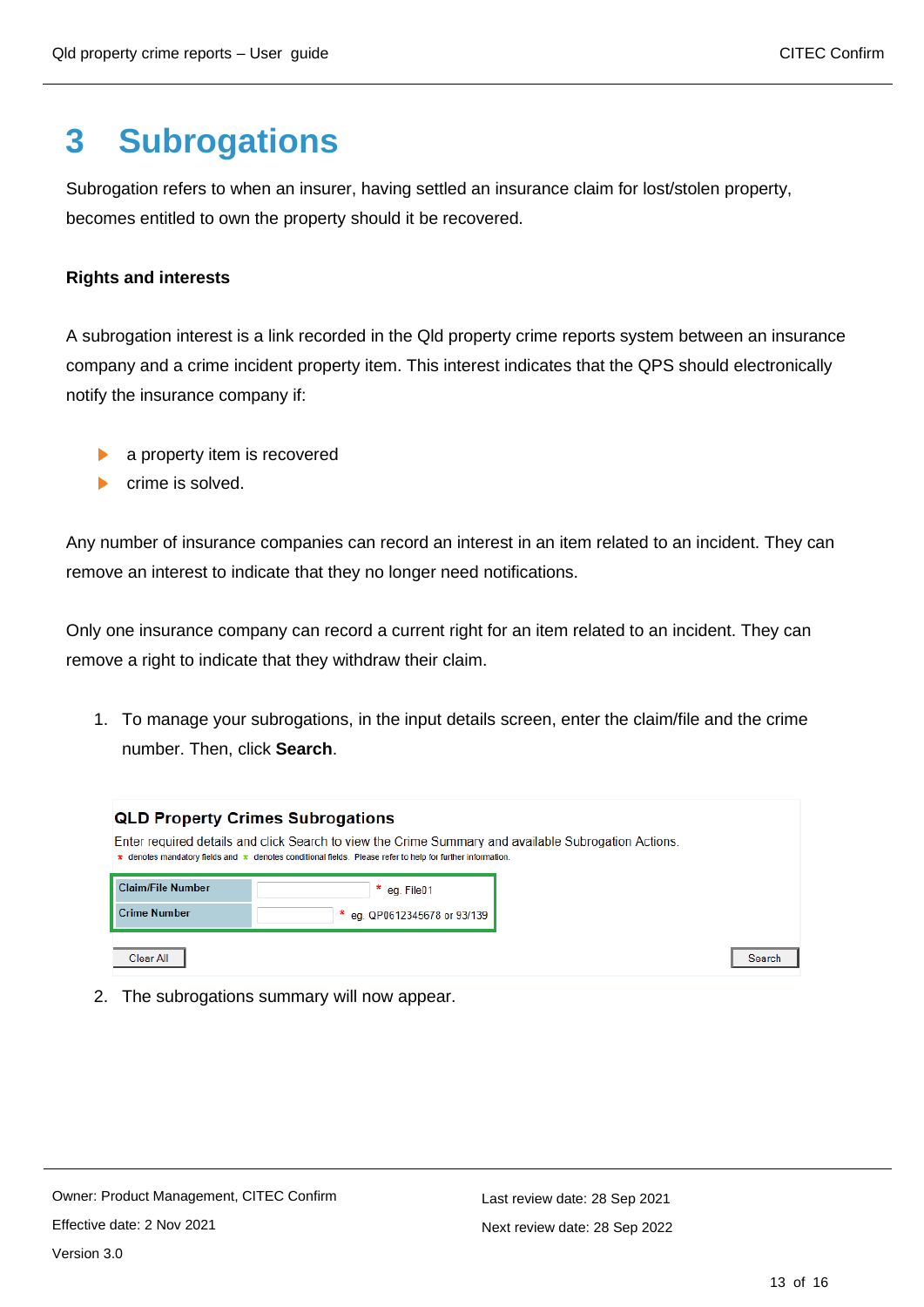#### **QLD Property Crimes Subrogations Summary** Confirm this is the required incident then complete the Subrogation Actions. You can use the Print button to view a printable version of your final results Note: \* denotes mandatory fields and \* denotes conditional fields. Please refer to help for further information. Your Search Claim/File Number 123456/07 Crime Number QP0700075319 **Your Results** Print **Crime Summary** Crime Report Number QP0700075319 Date/Time 02-Feb-2006 00:00 to 03-Feb-2006 00:00 Reported At BELL STATION Occurred in Division Class Complainant CITEC, OLAVO CRISCORPK. CRISCORPK Location CITEC ADDR30 3 GRAND AVE QLD 4134 Crime Report Number 080700075319 Date/Time 02-Feb-2006 00:00 to 03-Feb-2006 00:00 Reported At **BELL STATION** Occurred in Division Class Complainant CITEC, OLAVO CRISCORPK. CRISCORPK Location CITEC.ADDR30 3 GRAND AVE GLD 4134

- a) To add interests or rights to all property items related to an incident, under 'Subrogations Actions', click either:
- **Add All Interests**  ь
- **Add All Rights**. ь
- Note: You can only add a right if no other insurance company has an existing right. Adding a right automatically adds an interest in the crime.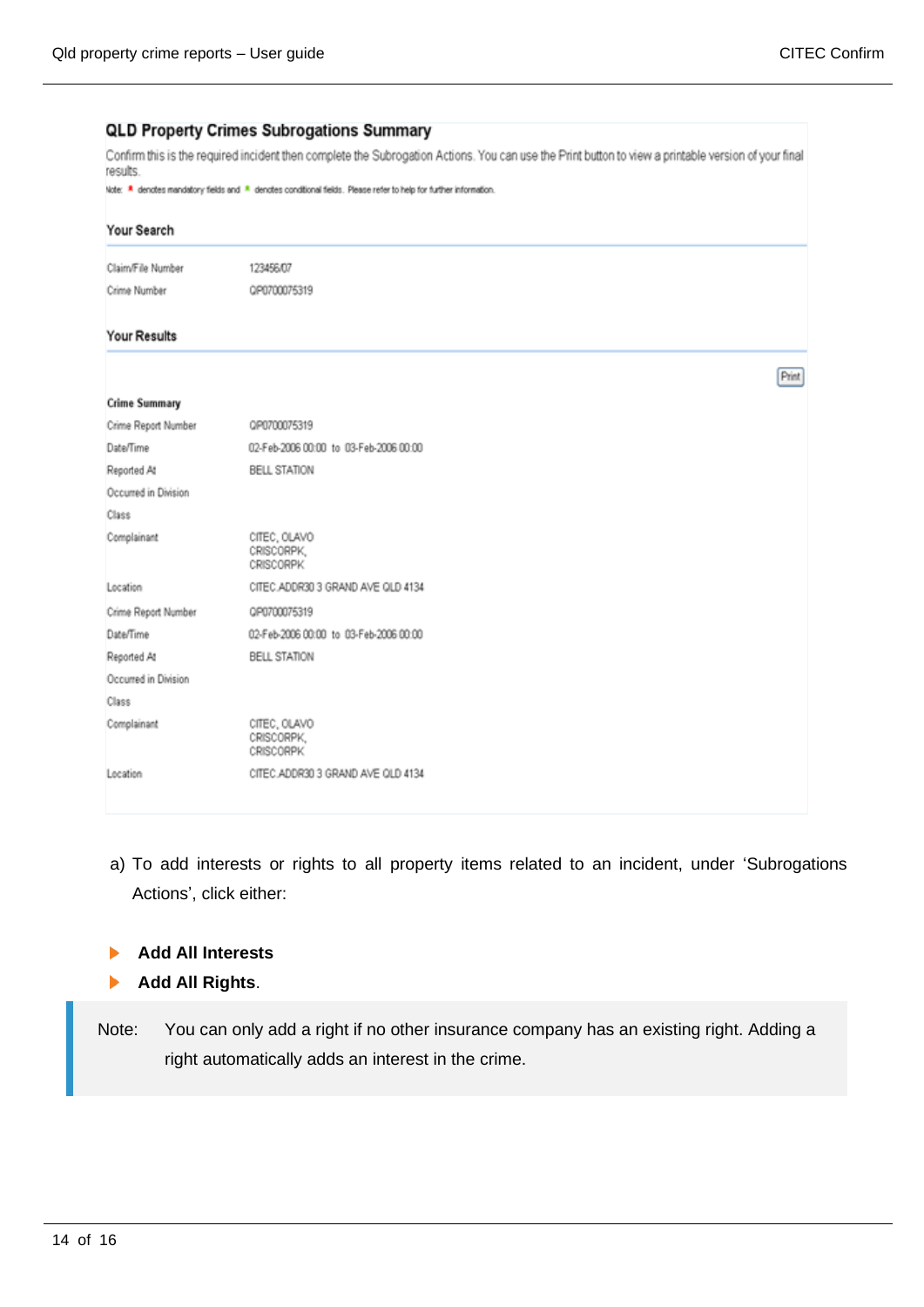| <b>Subrogation Actions</b>                                                                                                                                                |                                    |
|---------------------------------------------------------------------------------------------------------------------------------------------------------------------------|------------------------------------|
| Add a subrogation interest or right to all property items listed, or to individual property items. Use the '+' icon to view current subrogation details<br>for each item. |                                    |
| Note:                                                                                                                                                                     |                                    |
| A subrogation right indicates that the Insurance Company has claimed legal ownership of a property item.                                                                  |                                    |
| A subrogation interest indicates that an insurance company has an interest in a property item and is to be notified if the item is recovered or if the crima is solved.   |                                    |
|                                                                                                                                                                           | Add All Interests   Add All Rights |
| Œ<br>Building materials, Window XXPROPG PROP1<br>Stolen                                                                                                                   |                                    |

- b) To add or remove a right and/or an interest for individual property items, click **+** next to that property item. This will display details of any existing interest or rights. Click the buttons to:
- add or remove a right
- add or remove an interest.

| Remove Interest   Add Right | Stolen Building materials, Window XXPROPG PROP1 |                     |                          |
|-----------------------------|-------------------------------------------------|---------------------|--------------------------|
| <b>Subrogation Type</b>     | <b>Subrogation By</b>                           | <b>Date Expired</b> | <b>Claim/File Number</b> |
| <b>INTEREST</b>             | <b>TESTUSER</b>                                 | 24-May-2007         | aw                       |
| <b>INTEREST</b>             | <b>TESTUSER</b>                                 |                     | ajw1                     |

3. When you have completed your subrogation actions, click **Print** to generate.

## <span id="page-14-0"></span>**4 Notifications**

If you have registered a subrogation interest in a crime or property item, you can use Notifications to view any new information concerning property recovery or solved crime.

| <b>QLD Property Crimes Notifications</b>                                                                                                                   |      |              |
|------------------------------------------------------------------------------------------------------------------------------------------------------------|------|--------------|
| Your account has 2 current notifications of solved crimes or recovered property.<br>Enter Your Reference and click Search to retrieve these notifications. |      |              |
|                                                                                                                                                            |      |              |
| <b>Your Reference</b>                                                                                                                                      | test | eg. Client02 |

In the input screen, you'll see how many current notifications about solved crimes or recovered property that your entire account has.

Note: If you have no notifications, you won't see the input field or **\$Search\$** button.